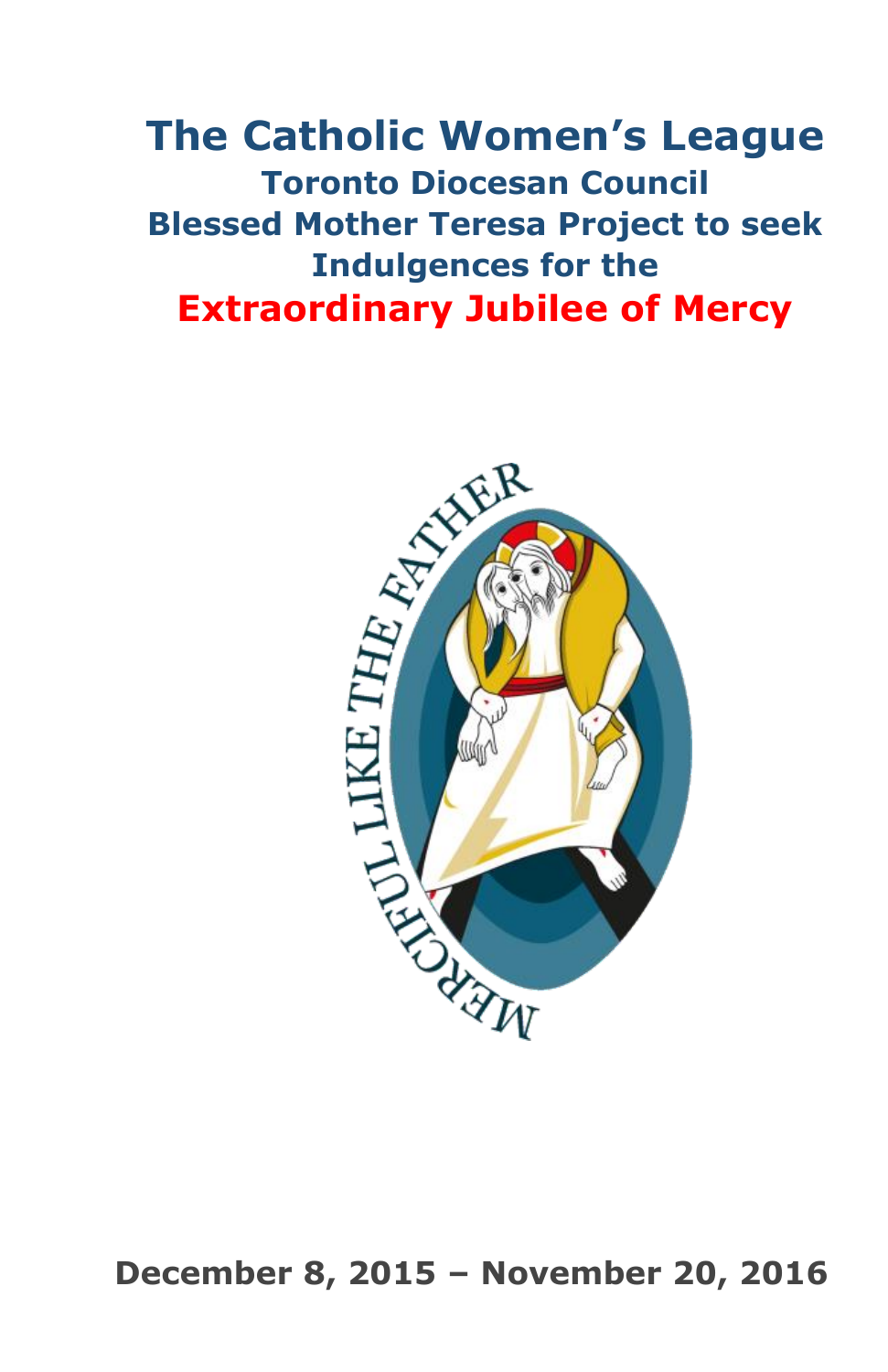## **Blessed Mother Teresa Project to seek Indulgences for the Extraordinary Jubilee of Mercy**

## **Project Overview**

The Ontario Provincial CWL asked each diocese to choose a saint or a blessed to become more familiar with and to pray for their canonization. The Blessed Mother Theresa was chosen for the Toronto Diocesan Council.

We are also asked to become familiar with and use the Spiritual and Corporal Works of Mercy to illustrate the ways that charity is shown towards others in the activities undertaken by the council during the year.

## **CORPORAL WORKS OF MERCY**

- 1. To feed the hungry (Matthew 25:35)
- 2. To give drink to the thirsty (Matthew 25:35)
- 3. To clothe the naked (Matthew 25:36)
- 4. To shelter the homeless (Matthew 25:35)
- 5. To visit the sick (Matthew 25:36)
- 6. To visit the imprisoned (Matthew 25:35)
- 7. To bury the dead (Matthew 25:40)

## **SPIRITUAL WORKS OF MERCY**



- 1. To instruct the ignorant (Matthew 16:15)
- 2. To counsel the doubtful (John 14:27)
- 3. To admonish sinners (Luke 15:7)
- 4. To bear wrongs patiently (Luke 6:27-28)
- 5. To forgive offences willingly (Matthew 6:12)
- 6. To comfort the sorrowful (Matthew 11:28)
- 7. To pray for the living and the dead (John 17:24)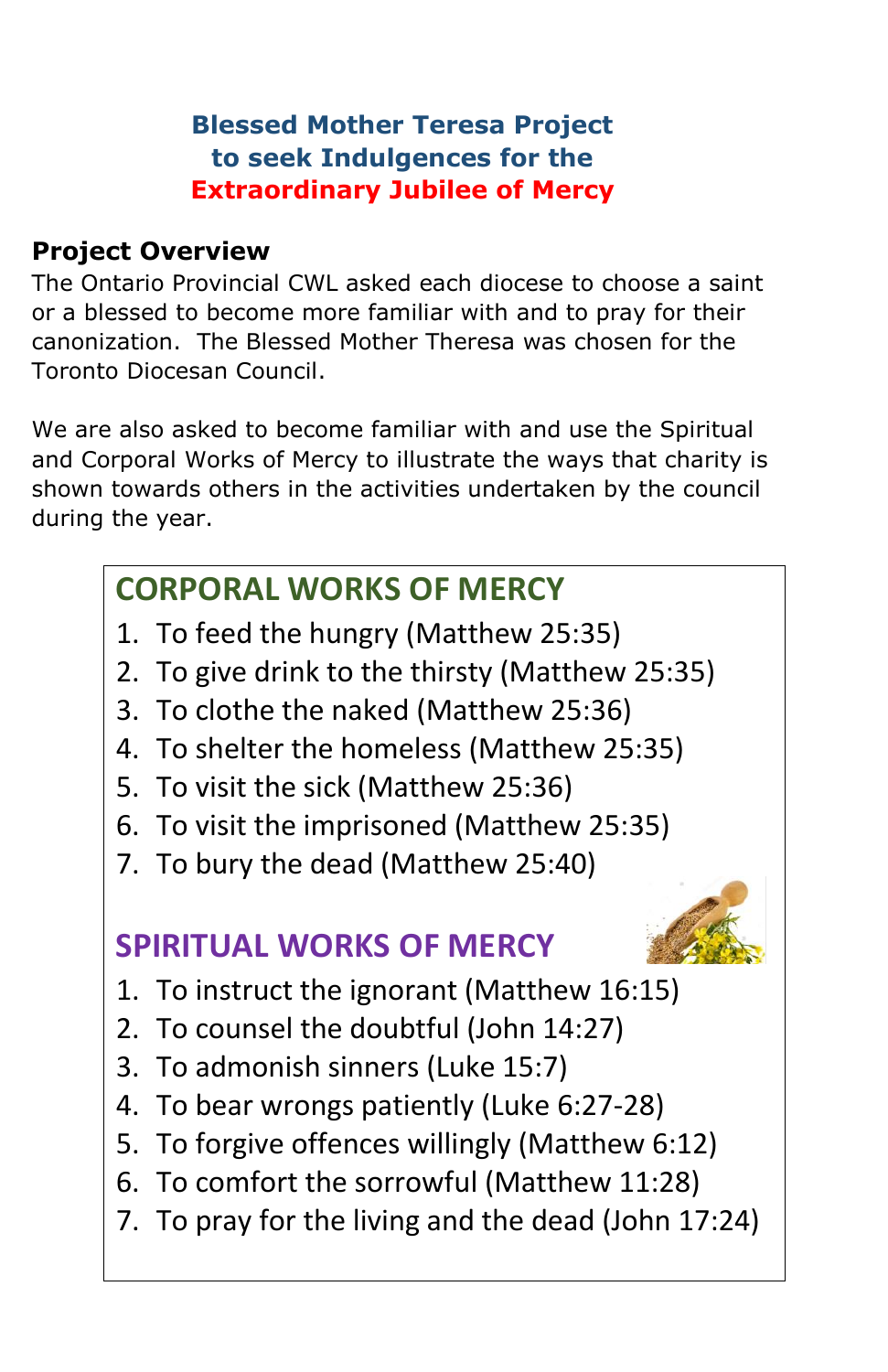## **Project Goal**

Calling members, councils and regions of the Catholic Women's League Toronto Diocese to seek the Jubilee of Mercy indulgences through all of their councils' activities as suggested in the Papal letter.

## **Project Suggestions**

- Study the works and quotes of the Blessed Mother Theresa, our diocesan mentor for the Works of Mercy, to understand how a Blessed becomes canonized and pray for her sainthood
- Visit one of the designated 'Holy Door of Mercy' churches to obtain the Jubilee **Indulgences**
- Recite the Prayer of Pope Francis for the Jubilee at meetings
- Support the National CWL Extraordinary Jubilee of Mercy theme on palliative care and the directive to welcome refugees seeking protection from the Middle East conflicts



- Encourage each standing committee to illustrate the ways that charity is shown towards others in their activities using the Spiritual and Corporal Works of Mercy and the CWL themes One Heart, One Voice, One Mission … Acting with Kindness and Mercy
- Read The Mystery of Divine Indwelling booklet to understand and experience God's presence in our lives
- Visit the Provincial and National CWL websites for other project ideas
- Any other initiatives that the council feels achieves the goals of the Extraordinary Jubilee of Mercy